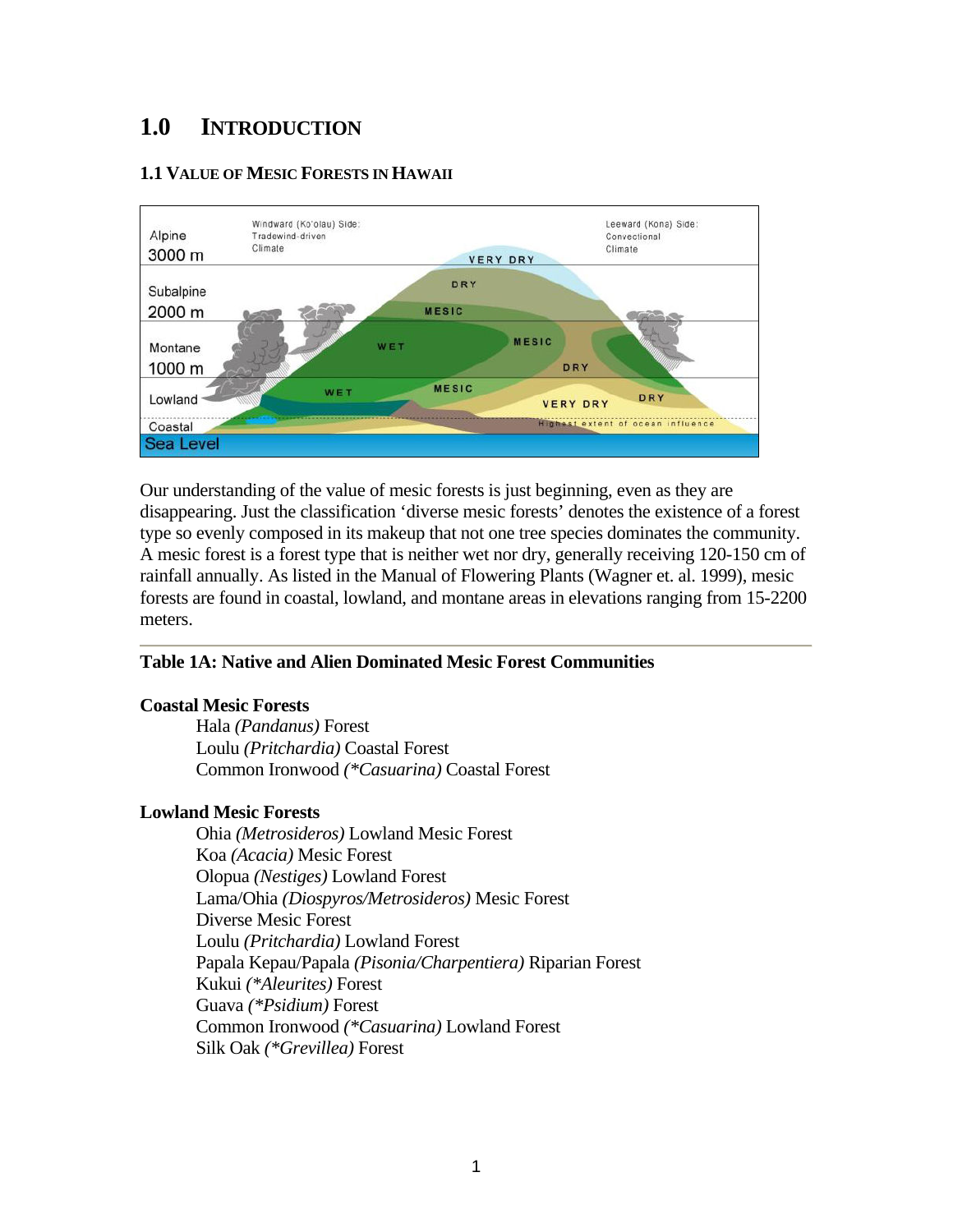#### **Montane Mesic Forests**

 Ohia *(Metrosideros)* Montane Mesic Forest Koa/Ohia *(Acacia/Metrosideros)* Montane Mesic Forest Koa/Ohia/Ae *(Acacia/Metrosideros/Sapindus)* Forest Olopua *(Nestiges)* Montane Forest \*Denotes non-native species

From Wagner et. al. 1999

Within this scattered mosaic of mesic forests lie some of Hawaii's rarest biological riches. Largely because of biogeography and a myriad of microclimates between the dry, lowland vegetative communities below and the wet forests above, mesic forests are storehouses of floral endemism.

The following example from an analysis by Jonathan Price of the floral diversity of Oahu, highlights the number of plant species found in mesic communities.



Source: J. Price

If one excludes indigenous and extinct flowering plant species when compiling totals of all native plant species by major vegetation communities, mesic and wet forests clearly contain the bulk of endemic plant species.

| <b>TYPE</b> | <b>NUMBER OF</b><br><b>SPECIES</b> |
|-------------|------------------------------------|
| Subalpine   | 96                                 |
| Wet         | 494                                |
| Mesic       | 511                                |
| Dry         | 214                                |
| Coastal     | 73                                 |

Source: T. Menard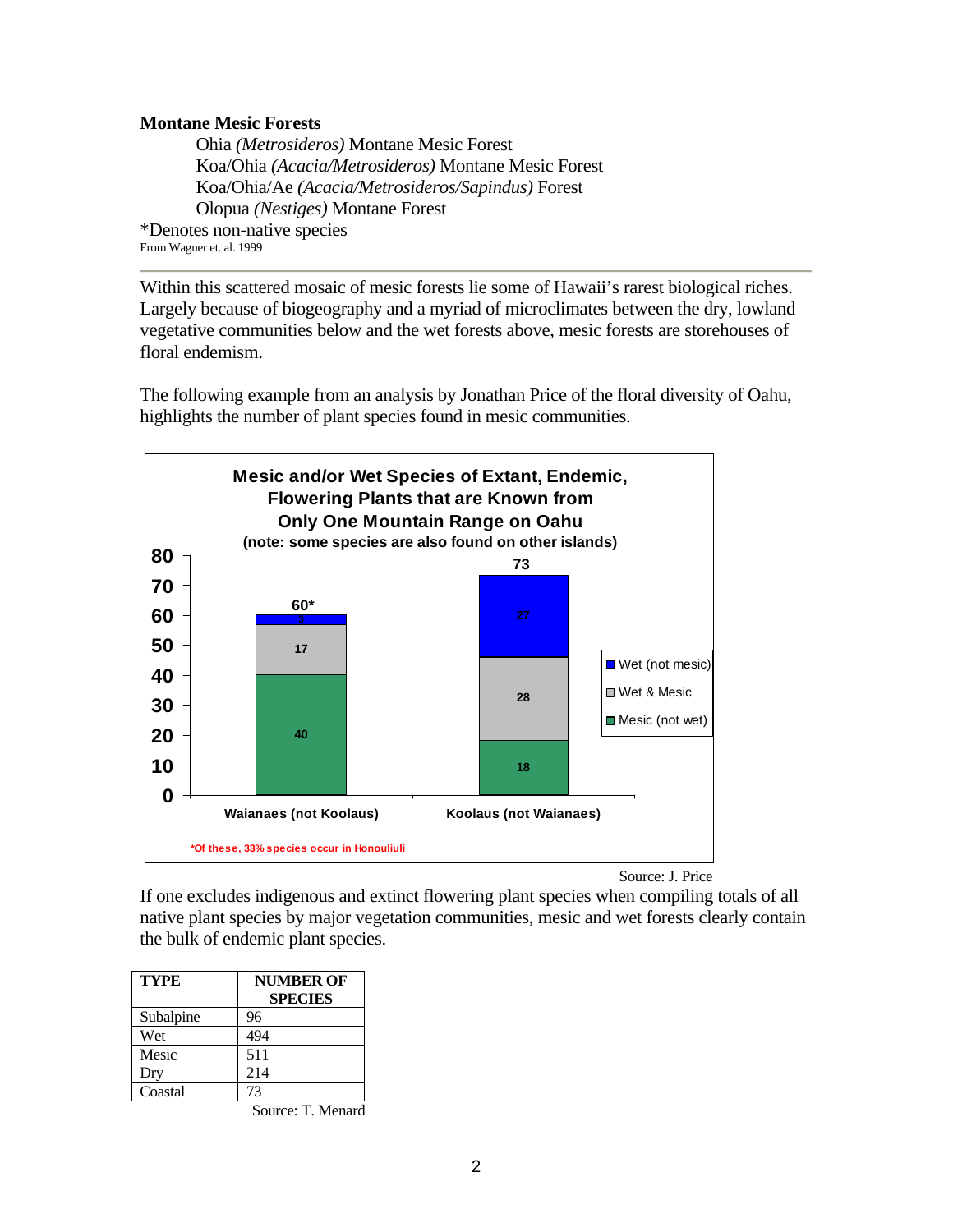

Lowland mesic forest, Honouliuli Preserve on Oahu. Home to over 90 rare and endangered plant and animal species.

Unfortunately Hawaii is infamously known as the one of the 'extinction capitals of the world' as a result of the loss of most of the native lowland dry and mesic forests across our state. Only the mere remnants of a once rich ecological tapestry of plant and animal species remain. Despite their highly fragmented status, protection of mesic forests remains a priority for the following reasons (adapted from Porteous 1993).

#### • **Refugia for Native Plants and Animals**

As noted above, mesic forests support a great diversity of plant species. Forest protection is also wildlife habitat protection. The number of rare plant and animals that continue to persist in mesic forest areas alone warrant protection to avoid global extinction.

## • **Reference Sites for Scientific Study, Restoration Activities, and Ahupuaa management**

An intact, native mesic forest is a living link to the past providing an invaluable guide to efforts focused on restoring viable, functioning forest systems. Remnant native forest areas offer opportunities to understand the complex interrelationships of abiotic and biotic systems in a living laboratory.

## • **Watershed Protection**

Given the recent drought and the growing human population in Hawaii, watershed protection is perhaps one of the most important long-term activities facing natural resource managers in Hawaii. Wet forests are credited with capturing the bulk of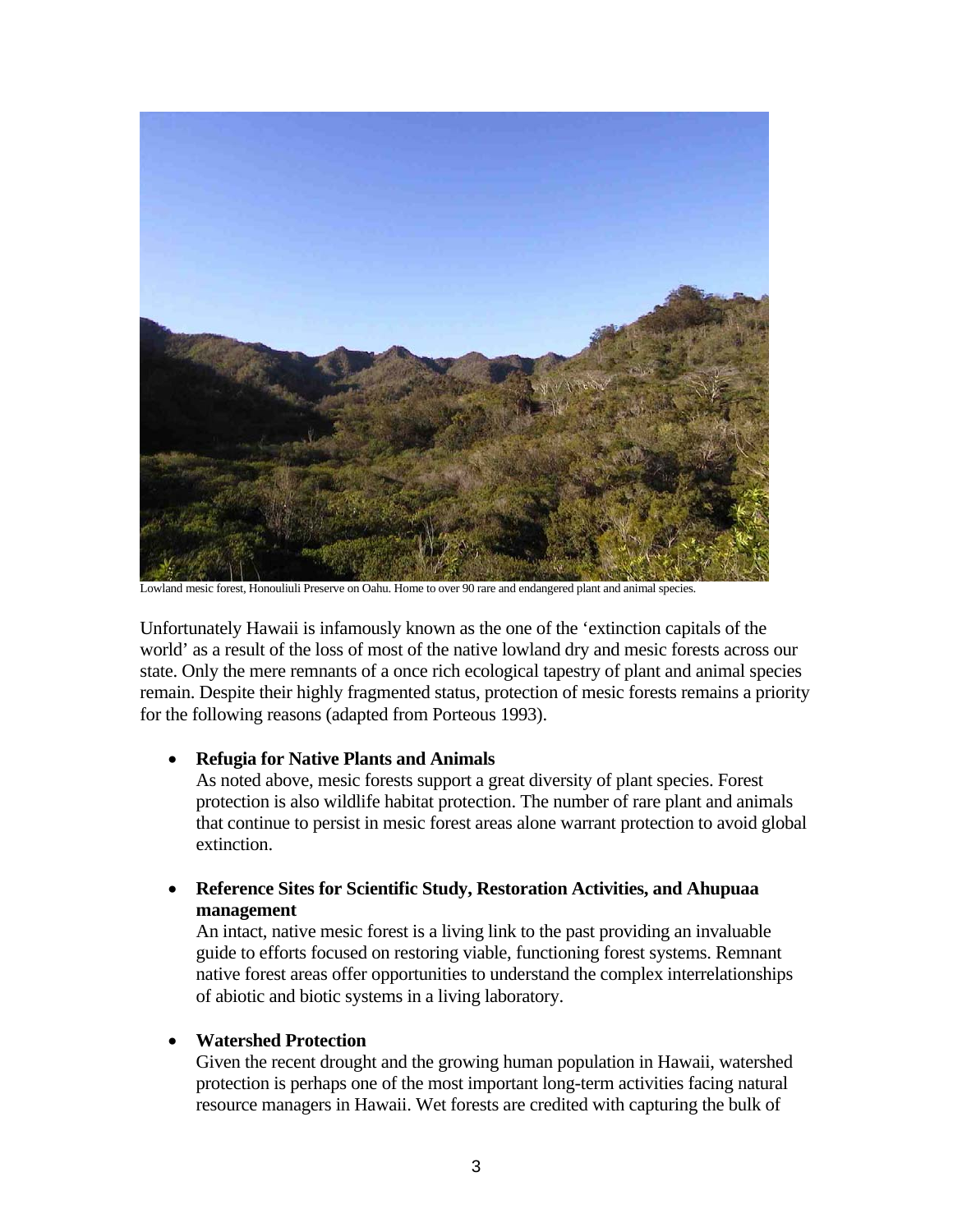rain water. However, mesic forests play a highly significant role in supplementing groundwater recharge rates and buffering wet forested areas from the effects of ungulate damage, deforestation from land use changes, and fires.



Flyways and banding of Oahu Elepaio birds at Honouliuli Preserve

#### • **Wildlife Corridors**

Native invertebrates, birds and bats continue to thrive in mesic forest areas despite significant conversions to non-native forests due to human activities and plant and animal invasions. Native moths, spiders, and pomace flies are a few categories of the invertebrates of mesic forests that are just now beginning to be fully identified and described by scientists. Native forest birds such as the amakihi, apapane, io, and iiwi and the opeapea (Hawaiian hoary bat) continue to utilize mesic forests as important wildlife corridors when making local migrations to feeding areas up and down mountain slopes.

#### • **Genetic Diversity**

Because a number of plant and animal species occur in both wet and mesic forests, protection of mesic forests offers the best chance at preserving the full complement of genetic variation within plant and animal species. Loss of genetic variation is a loss of what makes a species uniquely native Hawaiian. With the onset of global warming, species will probably need their full set of genetic variability to adapt over time to a changing environment.

#### • **Importance to Hawaiians**

Seeing to Hawaiian spiritual needs…forests also feed the spirits of artists and healing practitioners (Gon 2003). Mesic forest remnants continue to provide sources of medicine, materials, and foods for native Hawaiians.

#### • **Character of Hawaii's Landscape**

Mesic forests are also some of Hawaii's most accessible forests for recreational and aesthetic enjoyment. Hiking and hunting remain popular pastimes for Hawaii's locals and ecotourism operations are a growing segment of the tourism industry. Continued degradation or loss of mesic forests areas are very real losses to our quality of life in Hawaii.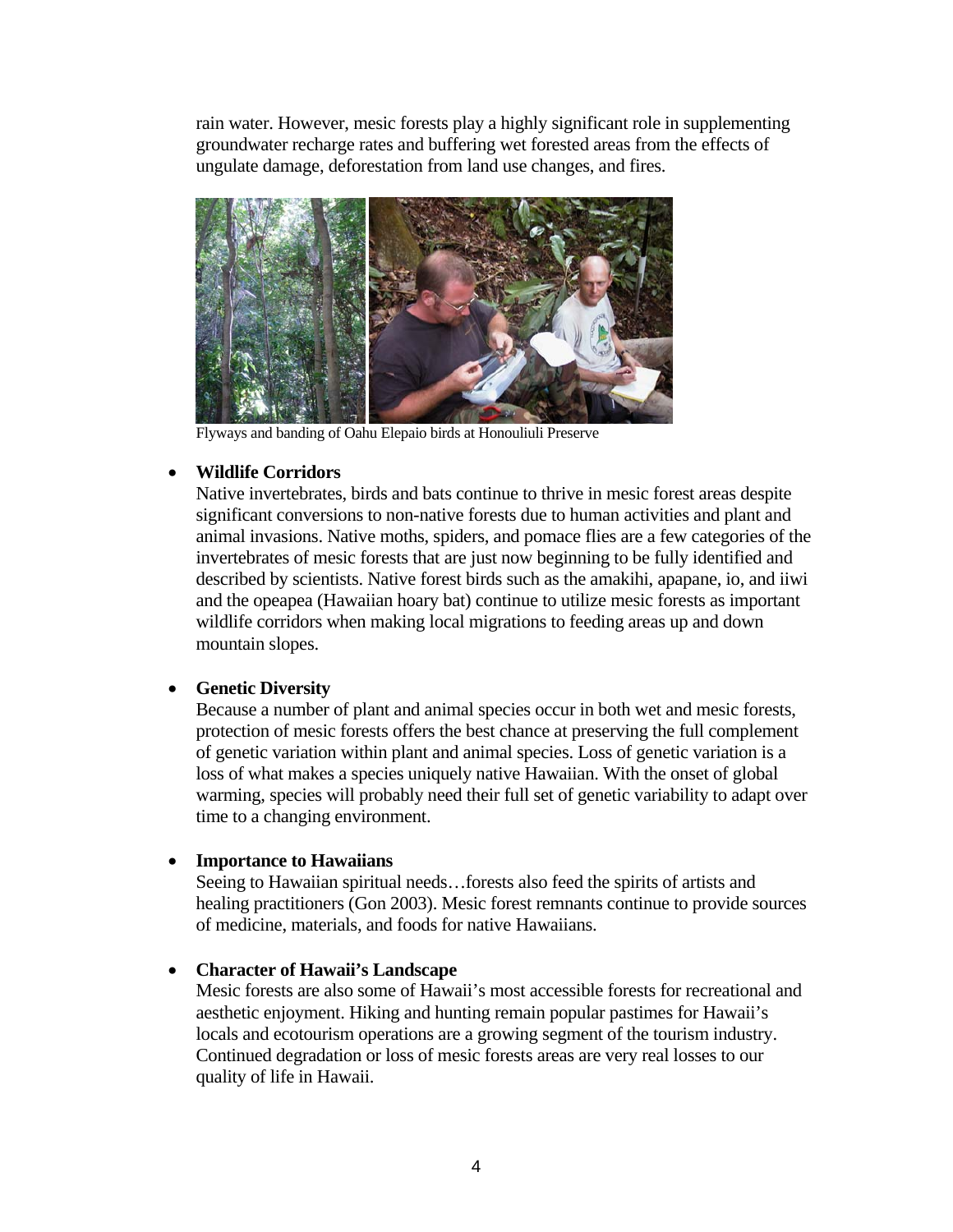We would certainly be wise to protect and restore the native mesic forests that remain given the many ecological services and human values associated with them.



Honouliuli ahupuaa

One need only look carefully at the State Seal of Hawaii to gain inspiration for forest restoration efforts. A phoenix rises from the flaming ashes with native lobelia plants below and native maidenhair ferns above.



The translation of the state motto itself reinforces this need. The motto is most commonly translated as, 'the life of the land is perpetuated by its righteousness.' The word 'pono' has many meanings. Some would argue the state motto should be 'the life of the land is perpetuated by its sovereignty.' In the hearts and minds of Hawaiian conservationists, it may very well be translated as, 'the life of the land is perpetuated by its native integrity.'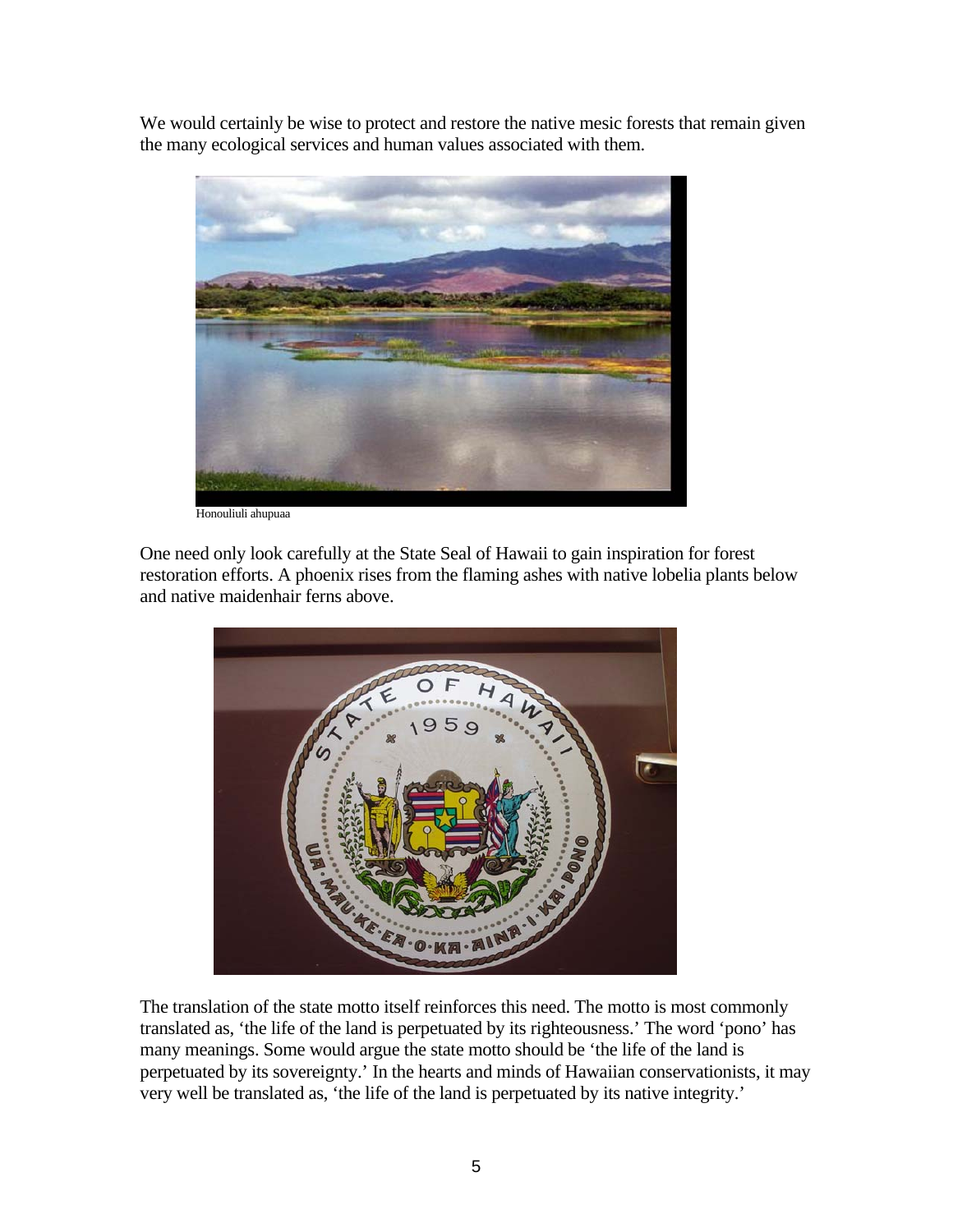# **1.2 MESIC FORESTS LOCATIONS IN HAWAII**

**Kauai:** Kauai contains some of the best remaining examples of lowland mesic forests and the island contains an extraordinary number of single-island endemic plant species. The following list highlights areas of remaining diverse mesic lowland forest (Massey pers. comm.).

- Kalalau and Pohakuao Valleys within the Na Pali Coast State Wilderness Park
- Mahanaloa, Paaiki, Kuia, and Poopooiki areas within the Kuia Natural Area Reserve and Na Pali-Kona Forest Reserve
- Koaie Canyon (including Kawaiiki and Hipalau Valleys) within Waimea Canyon State Park
- Olokele Canyon and Kahana Valley on private land.

**Oahu:** Oahu also has a number of diverse mesic and lowland mesic forest areas. In the Koolau Range, the mesic areas quickly grade into lowland wet ohia forest. In the Waianae Range, larger areas of lowland mesic and even diverse mesic forest remain, but are generally much more degraded.

- Koolau: Hawaii Loa Ridge Trail and adjacent gulches
- Koolau: Halawa Ridge Trail
- Koolau: Makaua Valley/Kahana Valley
- Koolau: Maakua Gulch
- Koolau: Manana/Waimano Valleys
- Waianae: Kahanahaiki Gulch
- Waianae: Pahole Natural Area Reserve
- Waianae: East and West Makaleha Valleys
- Waianae: Palikea Gulch
- Waianae: Makaha and Waianae Kai Valleys
- Waianae: Mohiakea and Haleauau Gulches (above active artillery range)
- Waianae: Honouliuli Preserve (Kaluaa, Ekahanui, Pualii, and Palawai Gulches)

**Maui and Molokai:** This list is still being researched.

- West Maui: Kapunakea Preserve
- East Maui: Makawao Forest Reserve

Hawaii: As the youngest island, Hawaii does not have the same level of plant biodiversity found on the older islands such as Kauai and Oahu. However it does contain areas of relatively intact mesic forests. This list is also still being researched.

- Manuka Natural Area Reserve
- Hawaii Volcanoes National Park: Mauna Loa Strip Road area and the various kipukas located off the road, in particular, Kipuka Puaulu and Kipuka Ki.